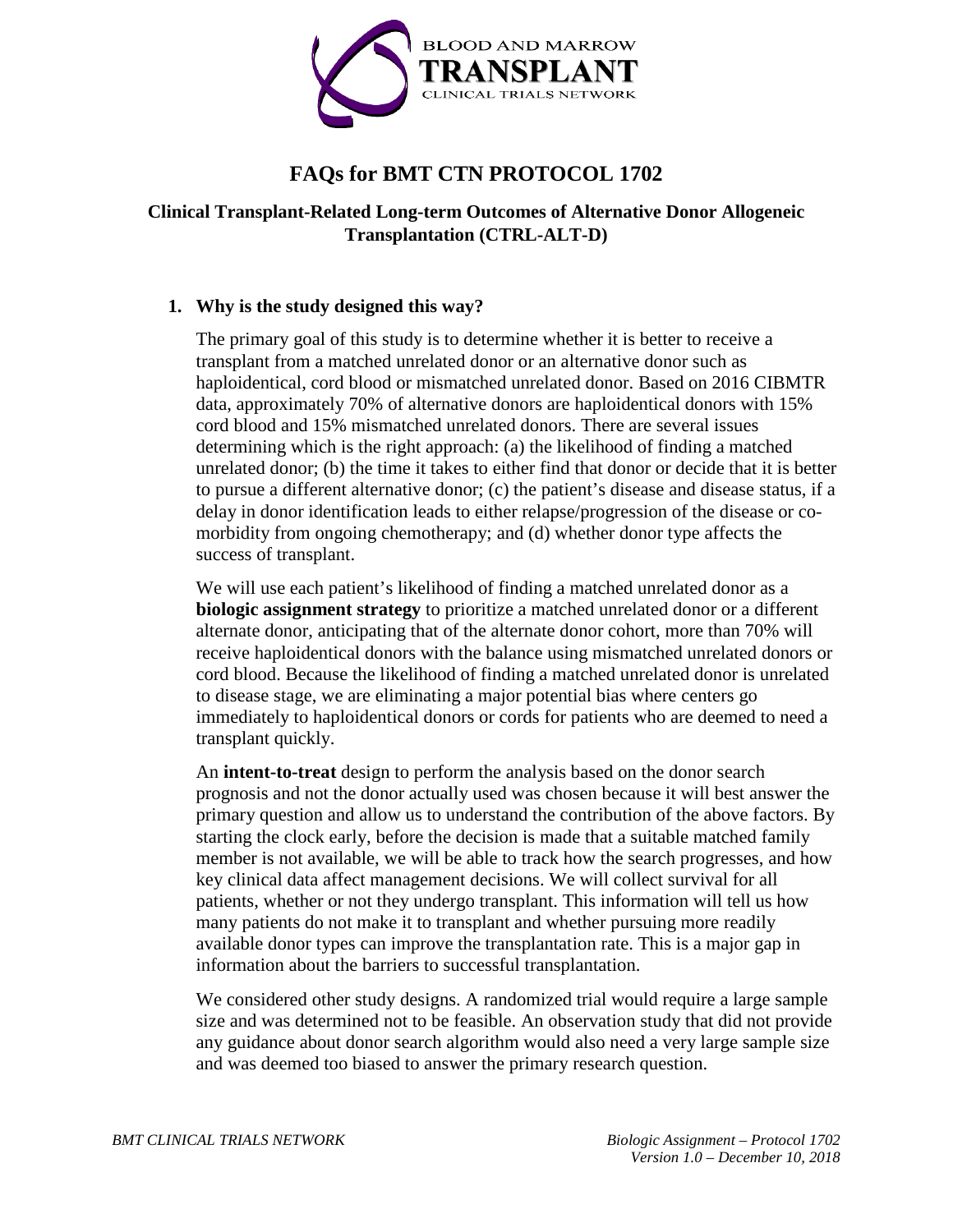

### **2. Why are only patients who are Very Likely or Very Unlikely to find a matched unrelated donor part of the primary analysis?**

Patients in the "less likely" group have a 26% chance of finding a matched unrelated donor and are excluded from the primary analysis because it is currently unclear which donor search strategy to pursue: matched unrelated donor or other alternative donor. The study team discussed randomizing this group but opted not to pursue this because of the difficulties of randomized trials and lack of certainty that centers would follow the protocol guidelines. Observing this cohort will provide important insights into the decisions transplant centers make in the real world regarding prioritization of donors.

## **3. Why are so many patients who are "Less Likely" to find a matched unrelated donor enrolled?**

Because the likelihood of finding a matched unrelated donor may not be known at the time patients are enrolled, it is easiest to enroll all patients. In addition, this will allow us to monitor current practices and find the best approach for these patients. 200 patients who are Less Likely to find a matched unrelated donor will be funded by BMT CTN. The National Marrow Donor Program is funding data collection on the remainder of the Less Likely patients.

## **4. Is there guidance for what constitutes a "suitable HLA-matched family donor?"**

We will let centers decide who they consider "suitable" as a matched family donor. Reasons for an HLA-matched and 1 allele or antigen mismatched family member not being considered a suitable donor include: failure of medical clearance, donor refusal, donor age, presence of 1 allele or antigen mismatch, and patient or center preference.

## **5. Have you looked at the CIBMTR data of the Very Unlikely to find a matched unrelated donor group to see how long, on average, it takes for that group to get to transplant?**

We weren't able to get that data because of data and database limitations in matching searches to transplant outcomes. We know that haploidentical donor recipients are more likely to be in the Very Unlikely group but we do not know how many patients did not make it to transplant because of delays in finding a donor. Once patients get to transplant, most studies suggest similar outcomes regardless of donor type. We have added additional information into the protocol showing comparable outcomes of matched unrelated and haploidentical donor transplantation. We have also added a table that shows the dismal chances of having a matched unrelated donor transplant for patients in the Very Unlikely group, regardless of whether they are racial/ethnic minorities or Caucasians.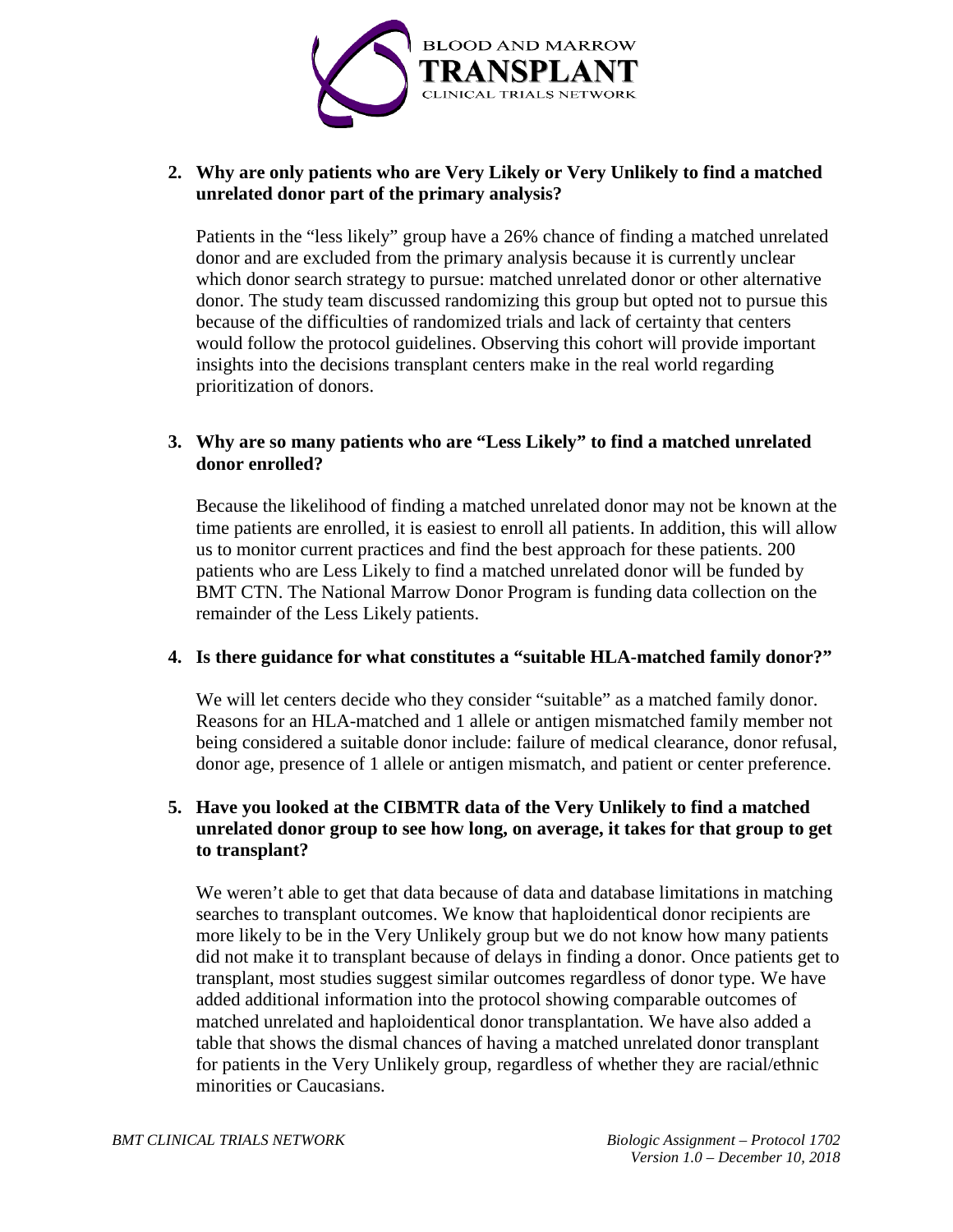

### **6. What about centers whose current practice doesn't include a matched URD search?**

In the last survey of transplant centers about 86% of respondents said they'd be willing to participate in the biologic assignment study design. Also, not all patients at a site need to enroll. Sites can choose to only enroll those patients that the study fits or that they can accommodate based on their current practices and research infrastructure. However, a few centers whose current practice is to proceed directly to haploidentical transplants and who are unwilling to alter that practice for this study have elected not to participate.

## **7. Would we talk to patients about this study only when it's determined no matched family member is available?**

It is up to the center and their current practice when they approach patients. It is preferable to enroll and register patients once they are deemed transplant candidates, as early as when HLA typing is sent or the initial consultation, since this minimizes bias; however, if that is not possible, they can be enrolled up until or at the time no HLA matched related donor is identified. However, they are not considered evaluable until the centers declares that a suitable matched family member does not exist and other donor types are being pursued.

## **8. Will primary data be collected on CIBMTR Forms?**

Yes. Patients enrolled on the main study will be assigned to Transplant Essential Data (TED)/Comprehensive Report Form (CRF) tracks per the standard CIBMTR algorithm. Both TED and CRF forms will capture the planned endpoints. Patients eligible for the QOL Substudy (about 16% of the total enrolled pre-transplant, or 32% of those transplanted) will be automatically assigned to the CRF track and also have patient-reported outcomes collected on separate forms.

## **9. Did you adjust for the possibility that the Very Unlikely group is due to race/ethnicity factors?**

Yes, the plan is to stratify/statistically adjust for those factors since racial and ethnic minorities are more likely to be in the Very Unlikely group. Some studies show that minority status is associated with worse transplant outcomes. Hypotheses include fewer and less well matched available donors, lack of insurance, inadequate caregiver support, etc. that may also adversely affect outcomes. The study team acknowledges that statistical adjustment may not fully address this confounding. However, the fact that most of the patients in the Very Unlikely group and in this study are anticipated to be White somewhat mitigates this concern.

## **10. When would analyses of the primary and key secondary endpoints commence?**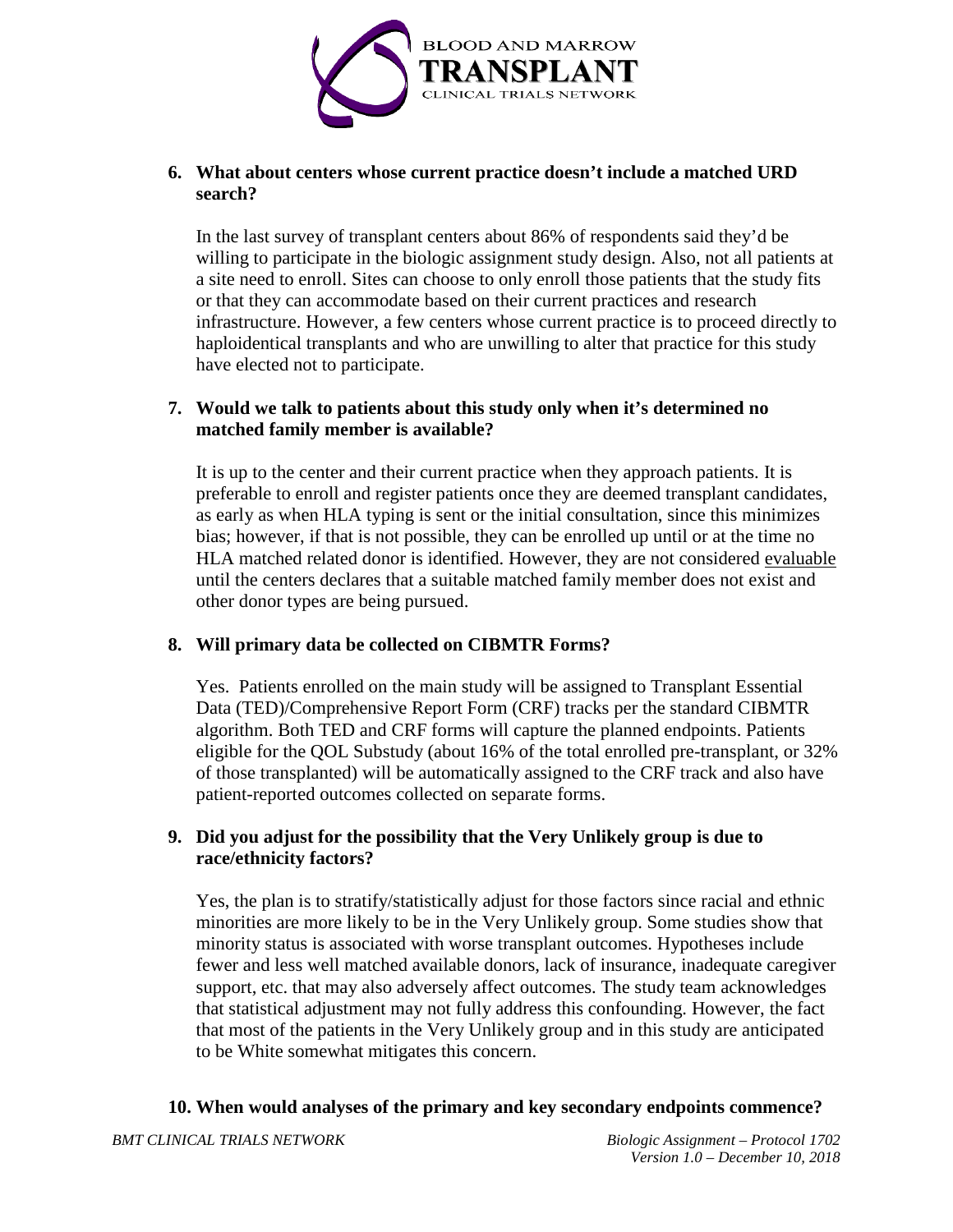

Analysis of overall survival according to likelihood of finding a matched unrelated donor will begin once the last enrolled evaluable patient reaches 18 month after enrollment. The analysis of cumulative incidence of receiving a transplant according to likelihood of finding a matched unrelated donor and barriers to achieving transplantation with different donor search strategies will start 6 months after the last evaluable patient is enrolled. These parameters are justified by the length of the enrollment period (three years), the inclusion criterion of intent to transplant within 6 months of enrollment, use of a time-to-event analysis for the primary endpoint of survival, and the fact that conclusions about transplant rates and barriers to transplant will not influence the primary endpoint of survival.

#### **11. Could the sample size change?**

Yes, the sample size could increase or decrease depending on the actual ratio of Very Likely to Very Unlikely patients. We estimated at 2.5:1 ratio but the ultimate sample size is dependent on the number of patients in the smaller (Very Unlikely) group.

#### **12. How will the study results be interpreted?**

The table below outlines how study results will be interpreted based on the difference in 2 year survival between the Very Likely and Very Unlikely groups, depending on a comparison of observed transplant rates in the two groups.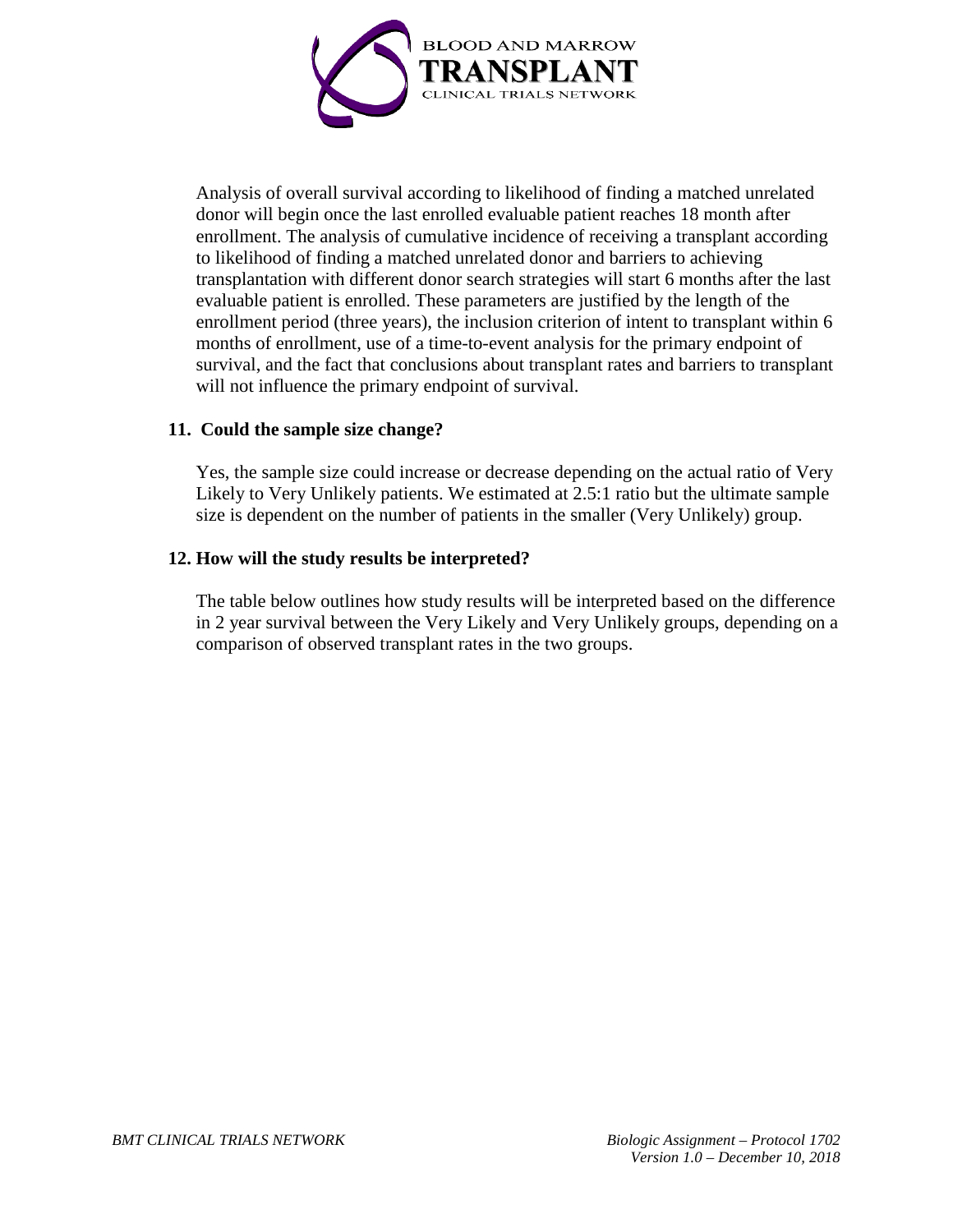

|                                         | <b>Higher proportion transplanted in</b><br><b>Very Unlikely group</b>                                                                                                                                                                                                                                                                                        | Same proportion get to transplant                                                                                            | Lower proportion transplanted in<br><b>Very Unlikely group</b>                                                               |
|-----------------------------------------|---------------------------------------------------------------------------------------------------------------------------------------------------------------------------------------------------------------------------------------------------------------------------------------------------------------------------------------------------------------|------------------------------------------------------------------------------------------------------------------------------|------------------------------------------------------------------------------------------------------------------------------|
| Very Likely =<br>better survival        | Suggests matched URDs are better<br>than alternative donors                                                                                                                                                                                                                                                                                                   | Suggests matched URDs are better<br>than alternative donors                                                                  | Uninterpretable, biologic<br>assignment did not work                                                                         |
| Very Unlikely<br>$=$ better<br>survival | Suggests alternative donors are<br>better than matched URDs, possibly<br>due to faster time to transplant                                                                                                                                                                                                                                                     | Suggests alternative donors are<br>better than matched URDs, possibly<br>due to better outcomes with an<br>alternative donor | Suggests alternative donors are<br>better than matched URDs, possibly<br>due to better outcomes with an<br>alternative donor |
| Very Likely -<br><b>Very Unlikely</b>   | Suggests either searching for a<br>matched URD or going rapidly to<br>transplant with an alternative donor<br>is acceptable, possibly because an<br>improvement in time to transplant is<br>balanced by lower survival after<br>transplant. This could be either due<br>to donor source or transplantation of<br>less fit or higher disease risk<br>patients. | Suggests that matched URDs and<br>alternative donors have the same<br>survival after transplant                              | Suggests biologic assignment did<br>not work and there was a higher<br>mortality with transplant than<br>without             |
| Comments                                | Most likely since haploidentical and<br>cord blood grafts are more quickly<br>available than URDs even among<br>patients in the Very Likely group;<br>suggests faster time to identify a<br>donor is contributing to higher<br>transplant rates                                                                                                               | Possible, and would suggest that<br>finding a donor is not the limiting<br>factor in getting people to<br>transplant         | Unlikely, and would suggest bias in<br>proceeding to transplant based on<br>donor type (biologic assignment did<br>not work) |

#### **13. How much guidance about clinical management is provided by the study?**

One of the inclusion criteria for the study is the intent to follow a donor search algorithm based on the donor search prognosis. Centers will have already determined that the approach is appropriate for participants. Many centers already follow this algorithm where they search for a matched unrelated donor for patients likely to find one but rapidly shift to other alternative donors for patients unlikely to find a matched donor. As part of the study, the likelihood of finding a matched unrelated donor and summary of the preliminary search will be provided for all participants with the presumption that centers will seek a matched unrelated donor for the Very Likely patients and end up with another alternative donor for the Very Unlikely patients.

Other transplant practices are largely left up to center practices. We extensively discussed clinical management of donor-specific antibodies (DSA) since proceeding to transplant in the face of high antibody levels has been associated with inferior outcomes. Because of concern that some centers may be less experienced with DSA,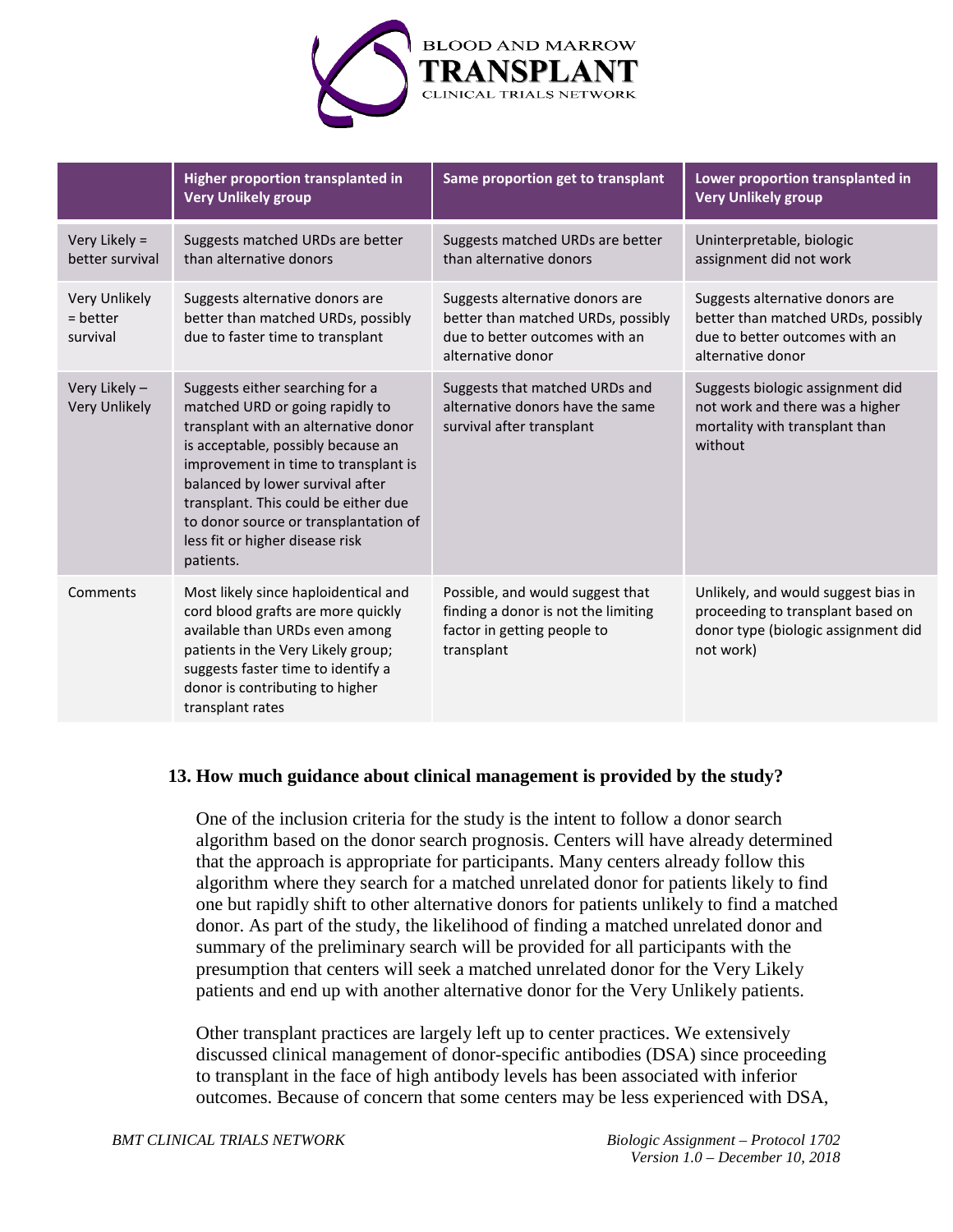

we will have a Study Procedure and Reference Manual that will strongly encourage DSA measurement for mismatched donors, give guidance about DSA interpretation, and provide example algorithms for managing DSA. The Study Procedure and Reference Manual will also provide guidance on the number of donors to have in workup.

#### **14. Are you worried that centers will not follow the protocol?**

Two of the eligibility criteria are: (a) intent to follow the recommended search strategy based on likelihood of finding a matched unrelated donor, and (b) intent to transplant the patient within 6 months if a suitable donor is found. While we cannot enforce these requirements, we make it clear that centers should only deviate from the protocol guidance if necessary for patient care or patient preference. We will be monitoring the compliance of centers via a donor search tracking case report form that gathers data on how the search proceeds from the time of enrollment and whether patients end up going to transplant with the preferred donor type. From a study level, we will also be monitoring whether the assumptions built into this study about likelihood of finding donors and the proportion who undergo transplant are corroborated by actual trial data. If not, then the study design or sample size may need to be adjusted.

#### **15. What is the purpose of the QOL Substudy?**

Given the interest in comparing recipients of matched unrelated donors and haploidentical donors, this study includes a separate Substudy restricted to a homogeneous group of first remission patients with AML/ALL and early stage MDS who receive standard conditioning and GVHD prophylaxis. Collection of CIBMTR CRF forms, patient-reported outcomes and, if separate funding is secured, banked research samples will allow a detailed comparison. Inclusion of all enrolled patients will be too expensive and yield difficult-to-interpret data if there is too much heterogeneity.

The protocol and consent form include descriptions of patient research blood samples, clearly stating that blood draws will only take place if additional funding is secured. Pre-consenting patients to research sampling is necessary to ensure that if funding is obtained, blood draws could be implemented quickly.

#### **16. Accrual estimates – See separate Accrual Plan for estimates.**

**17. What are the recruitment strategies if applicable, and proposed plans for monitoring study accrual?**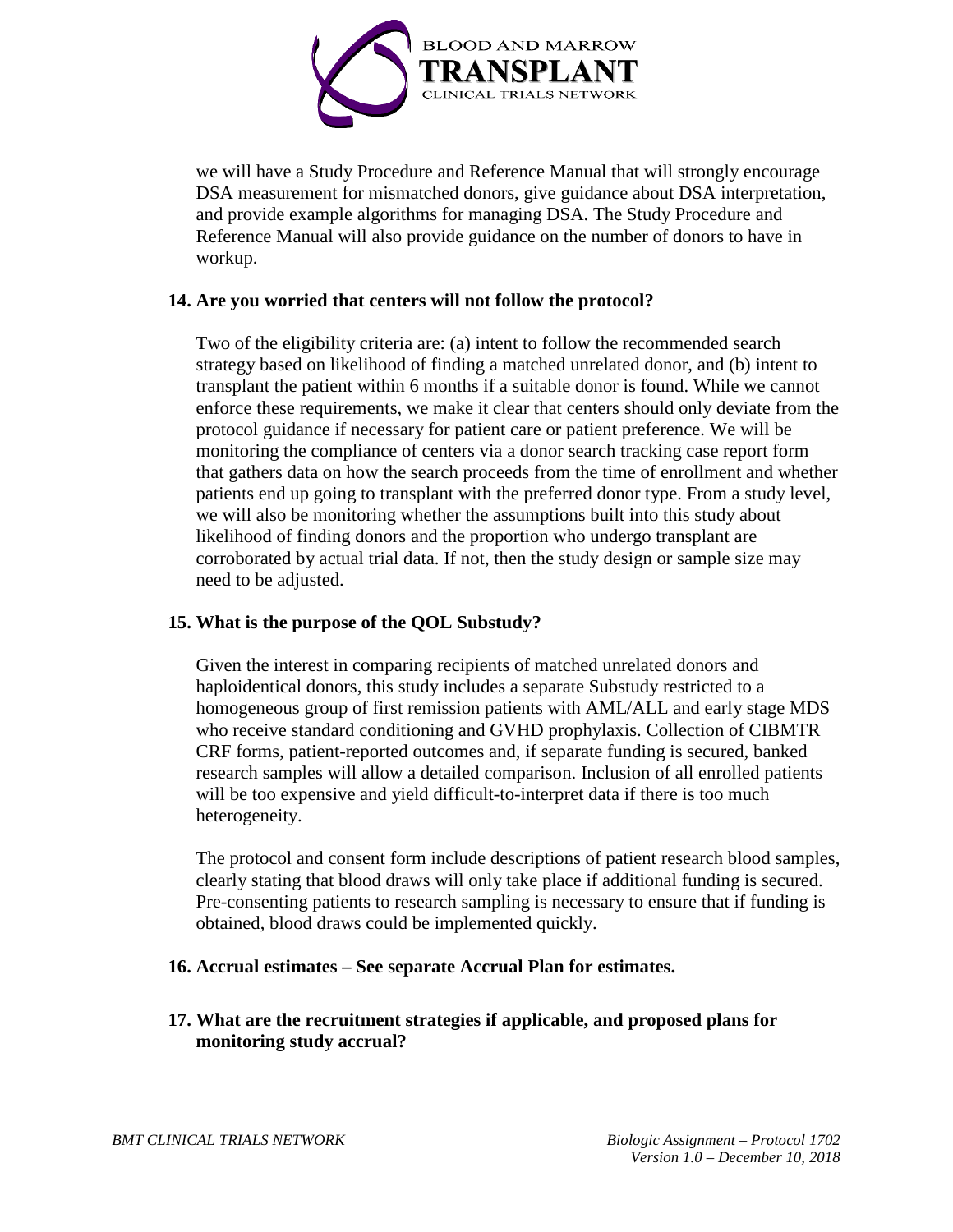

BMT CTN Core and Affiliate transplant centers will participate. Transplant centers will follow their local institutional practices for recruiting patients on research studies.

Patient information and educational materials explaining this study will be prepared by the NMDP Department of Patient Health and Professional Services and made available to centers on the Web.

Monthly accrual reports will be provided to the NIH. Additionally, recruitment reports based on the CIBMTR database will be provided every six months.

#### **18. What are the proposed plans for data acquisition, transfer, management and analysis?**

Both study-specific supplemental forms and transplant outcomes data will be collected on CIBMTR forms via the CIBMTR web-based platform FormsNet3. FormsNet3 is CIBMTR's 21 CFR Part 11 compliant, globally available application for collecting outcomes data electronically. It is a secure Web-based application that is available wherever Web browser functionality is supported. FormsNet3 supports data collection, auditing, and event reporting; web services; and messaging. It offers real-time data validations; error messaging; and control of data entry flow, which includes enabling/disabling of questions and "smart navigation" between fields on a form. FormsNet3 is updated regularly, with monthly maintenance releases and quarterly revision and enhancement releases. Centers already provide most clinical data through CIBMTR's well-developed system of HCT and cellular therapy data collection forms through FormsNet3.

Queries will be developed in Oracle Business Intelligence Enterprise Edition (OBIEE) to check for missing and inconsistent data in FormsNet3. Queries will update every 30 minutes and will be distributed to the centers at least monthly.

Patient reported data are collected by the patient using Qualtrics online surveys, a component of the CIBMTR electronic Patient Reported Outcomes (ePRO) system. Qualtrics uses Transport Layer Security (TLS) encryption for all transmitted Internet data. TLS is a newer version of SSL. The CIBMTR Survey Research Group will track patient compliance with ePRO assessments, and provide completion/missing ePRO reports to the study chairs and coordinator at least monthly, and to centers on demand.

Analysis files will be prepared prior to each Data and Safety Monitoring Board (DSMB) meeting. Most analyses will be conducted using SAS and following the statistical analysis plans outlined in each protocol.

A Study Procedure and Reference Manual will be developed for reference and training of clinical research associates (CRAs).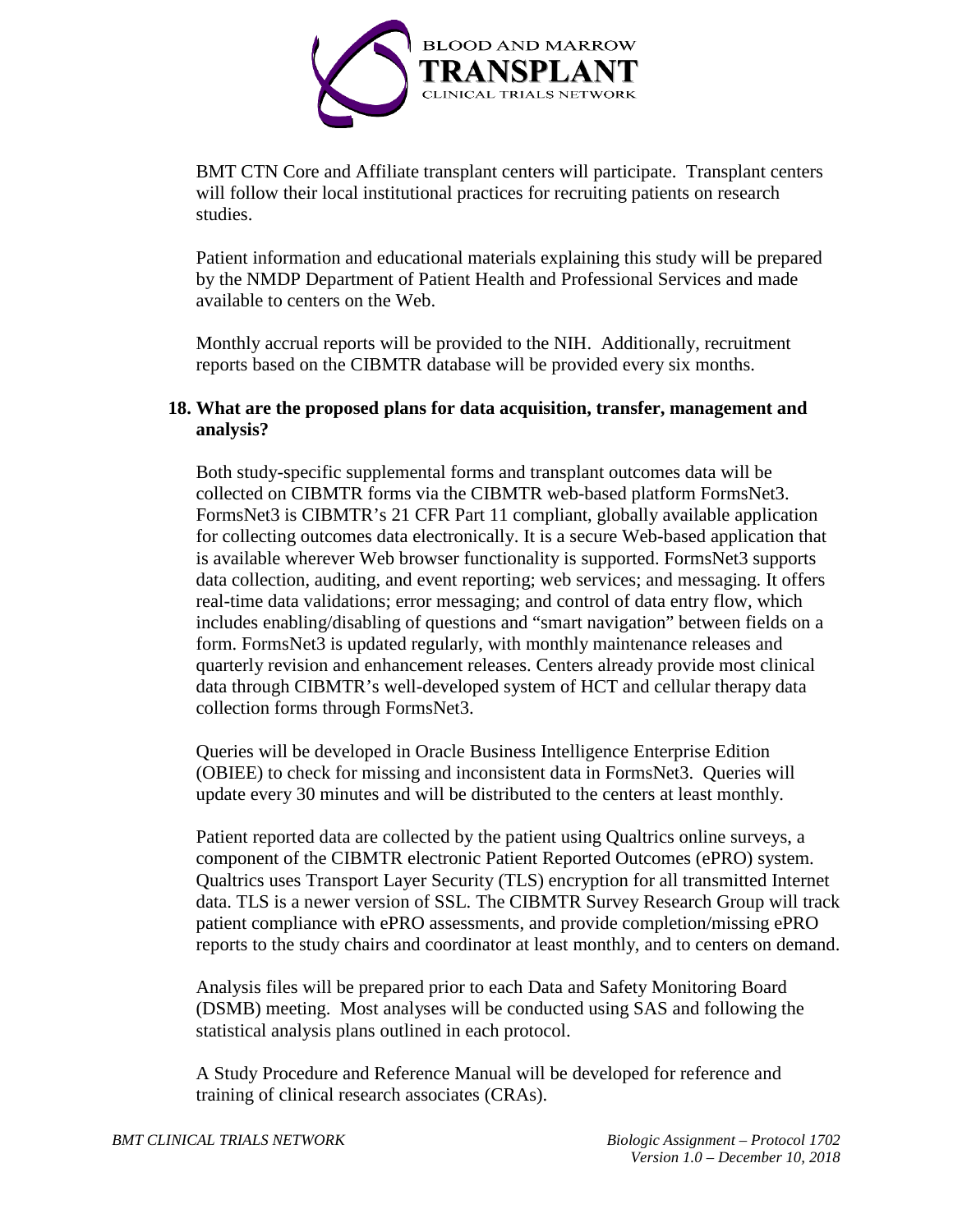

## **19. What is the monitoring and overall coordination of protocol management (e.g. brief summary of plans to run the study – initiation, coordination, data collection, and monitoring)?**

A protocol coordinator is assigned to each BMT CTN protocol. The protocol coordinator is responsible for the daily operational needs of the study and of the participating transplant centers. The protocol coordinator oversees enrollment and data collection issues and is in regular communication with CRAs at participating transplant centers. The protocol coordinator also works closely with the protocol officer with respect to adverse event reporting and to medically related protocol questions.

Initiation site visits will be conducted for all participating centers. These visits will be held via conference call with all transplant center personnel involved with this protocol.

Transplant outcome data will be collected on standard CIBMTR forms. Whether or not a patient participates in BMT CTN 1702, centers must register pre- and posttransplant clinical data on all consecutive HCTs done at their institution through the CIBMTR, which holds the contract for the US Stem Cell Therapeutic Outcomes Database charged with collecting data on US allogeneic HCTs.

Formulas for patient reported outcomes schedules will be built into the CIBMTR ePRO system. The CIBMTR Survey Research Group will use the ePRO system to track when PRO time points are due as patients enroll in the QOL Substudy.

DCC staff, including at a minimum the study monitor, will conduct periodic monitoring visits to the participating clinical centers. The primary purpose of these visits is to conduct data audits. Other activities include those required to enhance data quality, ensure study integrity, satisfy regulatory requirements, and evaluate site performance. Site monitoring visits will occur at variable frequency throughout the course of the study depending primarily upon the stage of the study and site performance.

Only adverse events related to the study consent process, collection of the optional research blood samples, or completing QOL surveys will be reported via studyspecific supplemental forms in FormsNet3 and will be reported according to BMT CTN guidelines. The protocol officer will review all unexpected serious adverse experiences.

We will monitor the Very Unlikely prognosis group for day 100 mortality to ensure that we are not observing a higher rate than historical controls. We will also review the study design assumptions, particularly the ratio of patients who are Very Likely to